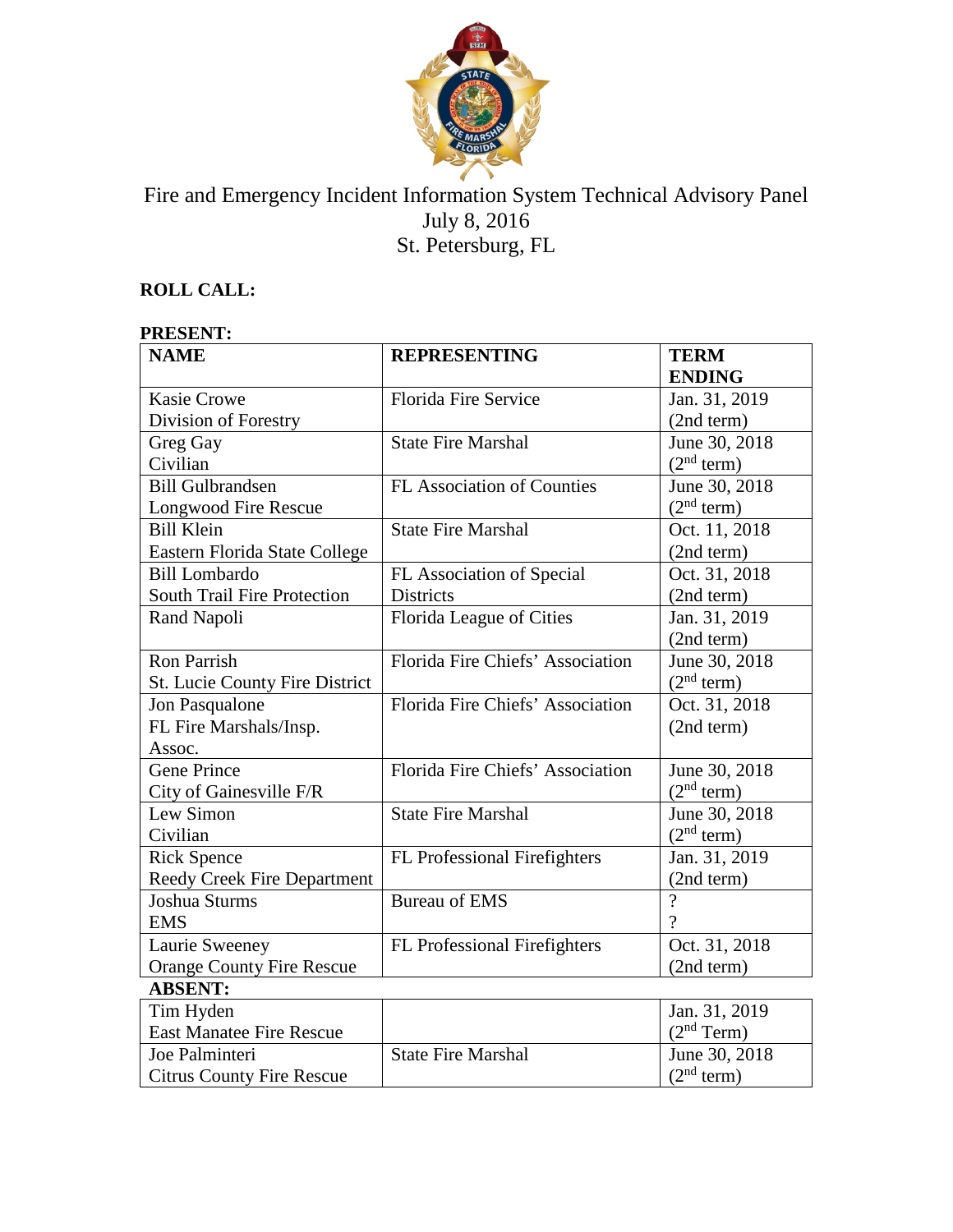The Fire and Emergency Incident Information System Technical Advisory Panel meeting was called to order.

**On a motion duly made**, the minutes from the Fire and Emergency Incident Information System Technical Advisory Panel held on March 1, 2016 were approved.

## **Motion carried**.

Chairman Rand Napoli welcomed new member Joshua Sturms from the Bureau of EMS to the Council and thanked him for his participation. Mr. Sturms is replacing Steve McCoy.

**REPORT FROM DIVISION:** *Director Julius Halas will give his report during the Firefighters Employment, Standards and Training Council immediately following this meeting.*

## **REPORT FROM FFIRS:** *Provided by Wayne Watts, FFIRS Section*

*Handout provided*

- FFIRS Updates
	- o 2016 Reporting January 1, 2016 to date, 519 departments reported
		- Variances on dates that departments report; monthly, quarterly, and annually
		- Council recommends future updates to include actual dates of reporting data
	- o 2015 Florida Fire Annual Report
		- **Currently being developed and restructured according to** Subcommittees recommendations
		- Expected to go to press by the end of August
- NFIRS Updates
	- o USFA released NFIRS 5.9.10 in May 2016
	- o Changes include
		- "system error" and "fatal error" corrections
		- **•** Offline database issue corrections
		- System Admin Tool permissions assignment and operation corrections
	- o FFIRS is reviewing comparisons in reporting of actual incident type from initial dispatched incident type.
- Getting reporting information out:
	- o Florida Fire Service Today column
	- o FFIRS newsletters for A-List

#### **REPORT FROM EMS:** *Joshua Sturms, Bureau of EMS*

- Upcoming Advanced Council Meeting in 2 weeks
	- o Working on Strategic Plan
	- o Addressing rules from EMT/Paramedics
- Trauma Workshop to be held at Orange County Health Department
	- o Council members invited to attend
- 182 participants at EMSTAR
- o Changing percentage of emergency runs captured & data collection